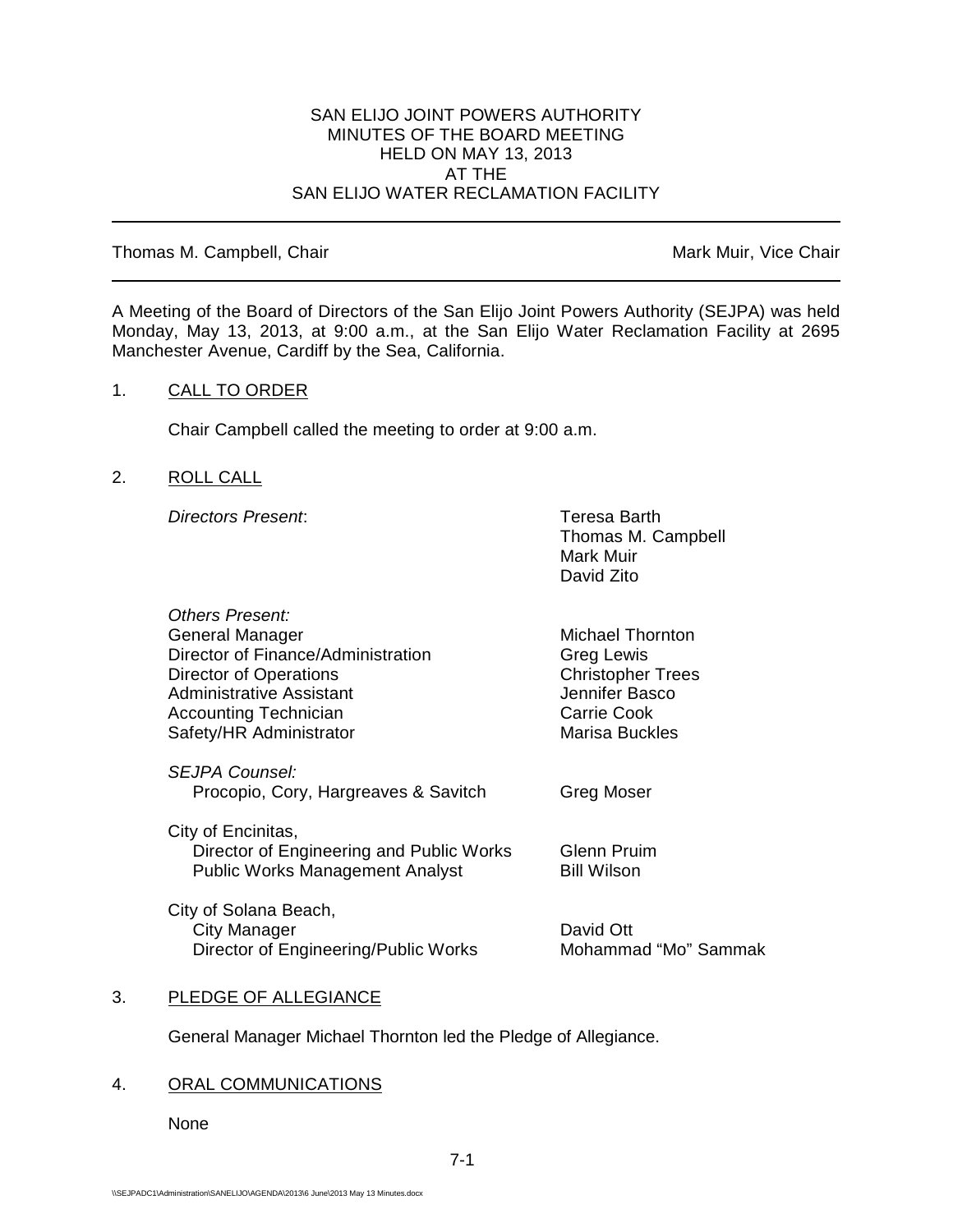## 5. PRESENTATION OF AWARDS

The General Manager announced that the SEJPA had received two awards that recognized the agency for its safe work practices. The first award was from the California Water Environment Association (CWEA), which recognized the SEJPA with its Plant of the Year Safety Award. The second award was the Water Environment Federation, George W. Burke Award. These industry awards are given to organizations that are responsible for operating municipal or industrial wastewater treatment facilities that have robust safety programs and exceptional safety records.

## 6. CONSENT CALENDAR

Moved by Vice Chair Muir and seconded by Board Member Zito to approve the Consent Calendar.

Motion carried with unanimous vote of approval.

Consent Calendar:

| Agenda Item No. 7  | Approval of Minutes for the April 8, 2013 meeting                               |
|--------------------|---------------------------------------------------------------------------------|
| Agenda Item No. 8  | Approval for Payment of Warrants and Monthly<br><b>Investment Report</b>        |
| Agenda Item No. 9  | San Elijo Water Reclamation Facility Treated Effluent<br>Flows - Monthly Report |
| Agenda Item No. 10 | San Elijo Joint Powers Authority Recycled Water Program<br>- Monthly Report     |

# 11. ITEMS REMOVED FROM CONSENT CALENDAR

None

# 12. PROFESSIONAL SERVICES CONTRACT FOR CONSTRUCTION MANAGEMENT AND AS-NEEDED STAFF EXTENSION RESOURCES

General Manager Thornton presented the proposed Hoch Consulting Agreement to the Board for approval. Hoch Consulting was selected based on competitive labor rates and professional knowledge of the SEJPA facilities. The SEJPA began using Hoch Consulting in May 2012, and their work has been of high quality and value to the agency.

Moved by Board Member Muir and seconded by Board Member Zito to:

1. Authorize General Manager to execute the agreement with Hoch Consulting to provide construction management and as-needed professional services for an amount not to exceed \$79,060.

Motion carried with unanimous vote of approval.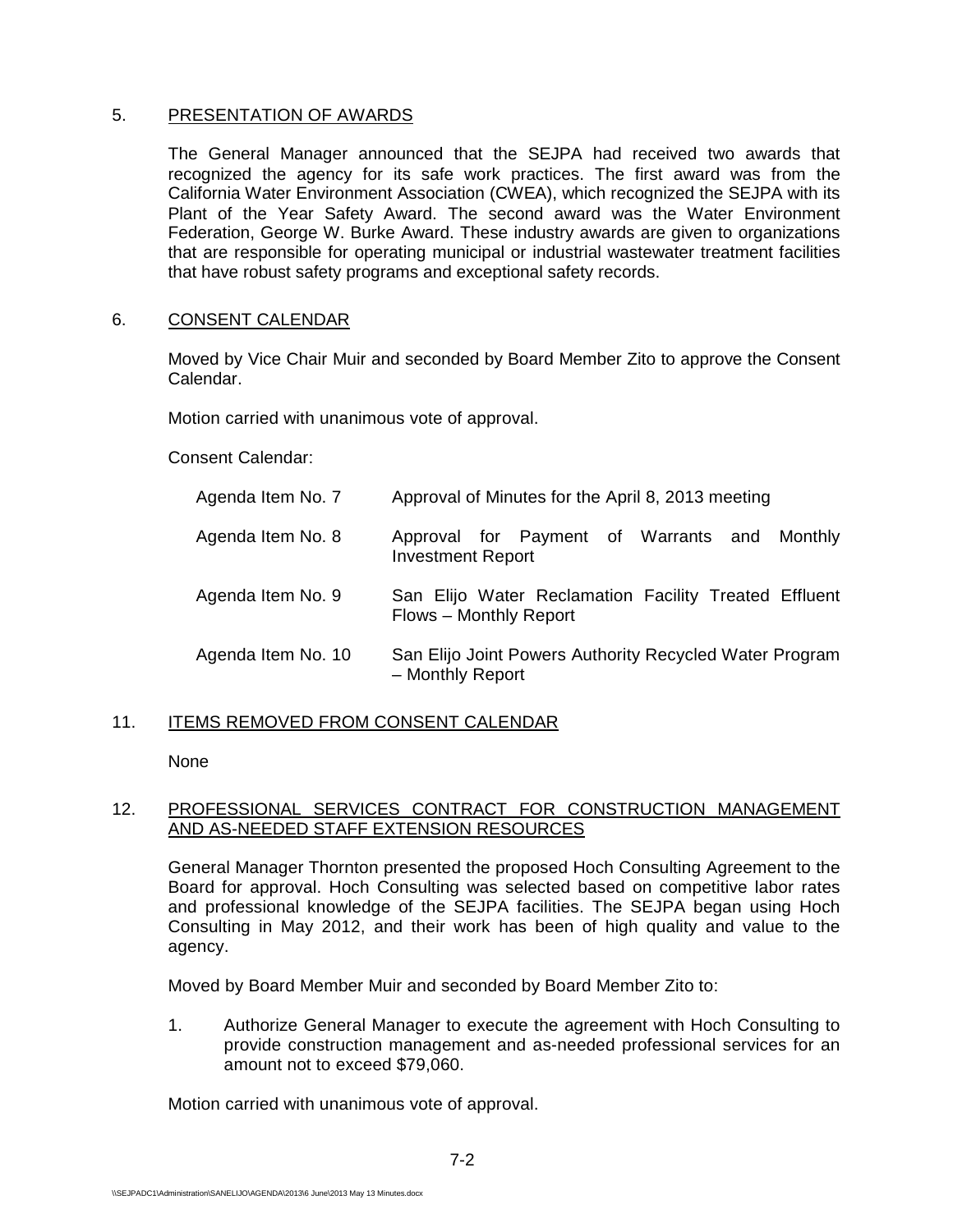## 13. SAN ELIJO JOINT POWERS AUTHORITY FISCAL YEAR 2013-14 RECOMMENDED BUDGET UPDATE

Greg Lewis, Director of Finance/Administration, reported that the Recommended Budget for FY 2013-14 was presented to both Member Agencies and that there were two reportable changes to the budget. First, there is a correction to the text of Page 28; savings to the Cardiff Sanitary Division budget should have read 6 percent. Second, payment of \$50,000 to the Santa Fe Irrigation District for purchase of the recycled water distribution pipeline was made this month; therefore, the payment has been removed from next year's budget. Mr. Lewis stated that the budget will be presented to the Board of Directors for adoption at the June meeting.

No action required. This memorandum was submitted for information only.

### 14. PROPOSED 2013-14 MASTER PLAN FOR THE SAN ELIJO WATER RECLAMATION **FACILITY**

The General Manager gave a brief background on the facility master plan that was completed in 2007. Since then, many of the near term projects identified in the master plan have been completed and some funding has been collected in preparation for long term projects. The General Manager is recommending that the SEJPA update its master plan to incorporate newly constructed facilities, review facility needs, and confirm future capital project prioritization. By doing so, the SEJPA keeps planning efforts current and incorporates changing conditions and new regulations into its facility plans.

Chair Campbell requested that at a future Board meeting staff present a review of the 2007 Master Plan, including what progress has been achieved and the driving reasons for pursuing a plan update.

Moved by Board Member Barth and seconded by Vice Chair Muir to:

1. Authorize the General Manager to issue a Request for Proposals to update the 2007 San Elijo Water Reclamation Facility Master Plan.

Motion carried with unanimous vote of approval.

### 15. MEMORANDUM OF UNDERSTANDING BETWEEN THE SAN ELIJO JOINT POWERS AUTHORITY AND THE CITY OF ENCINITAS FOR USE OF SEJPA LABORATORY SPACE

The General Manager presented, for the Board's consideration, a Memorandum of Understanding (MOU) that will provide the City of Encinitas staff limited access to the SEJPA's laboratory for storm water monitoring work. The intent of the MOU is to allow the City, on a trial basis, access to laboratory for conducting water quality tests. It is believed that the laboratory has ample space for one or two City employees and a small amount of test equipment. The implementation of the MOU is envisioned to be cost neutral to the SEJPA. Costs associated with chemical use or waste disposal will be the City's responsibility. In developing this MOU, SEJPA reached out to both Member Agencies to gain mutual support for this concept and to receive their comments and suggestions. The MOU represents an opportunity for the SEJPA to work collaboratively with its Member Agencies to safely and efficiently provide required public services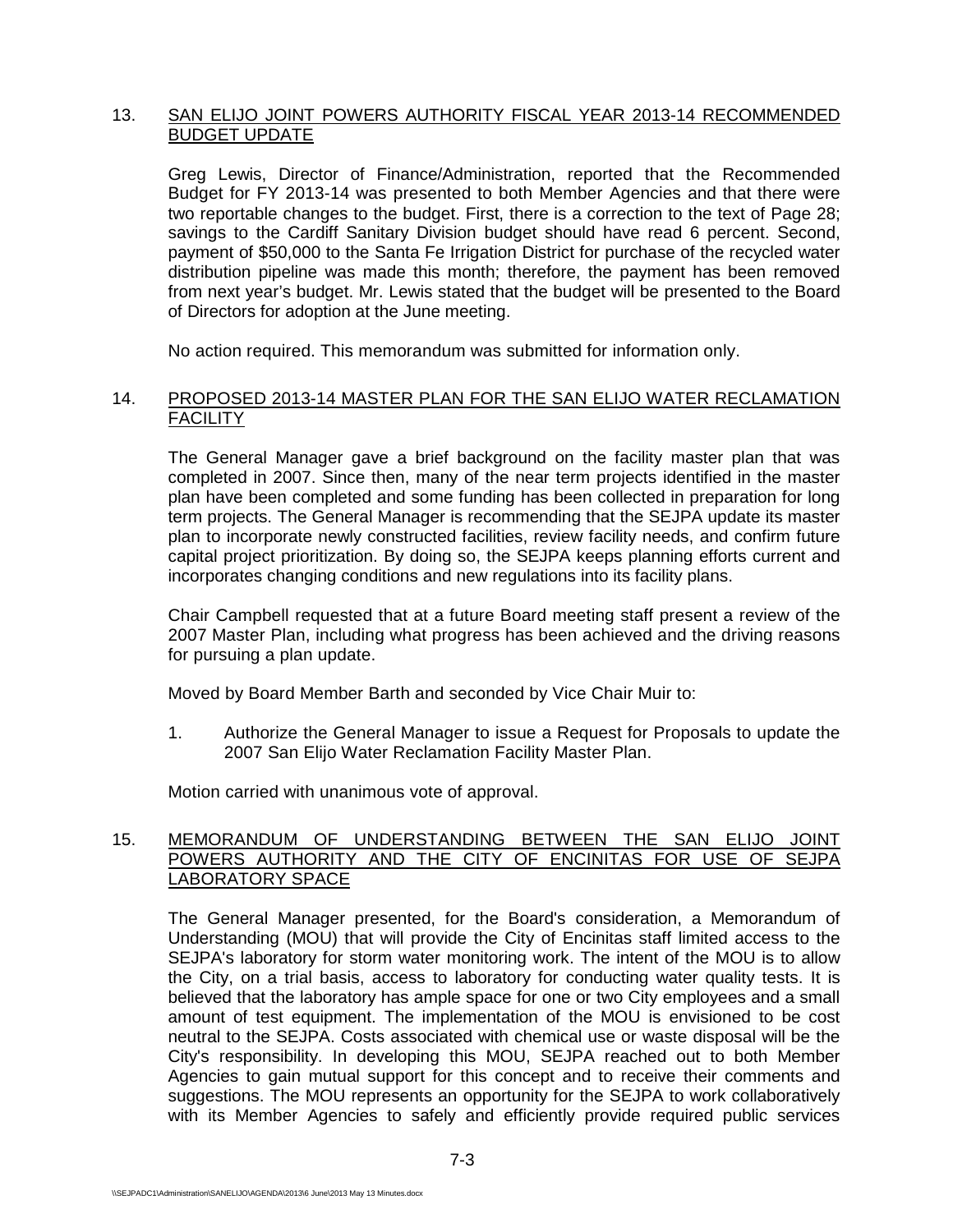through shared resources.

Board Member Barth commented that the San Elijo Water Reclamation Facility is a joint facility; therefore, it makes sense that both Member Agencies should have access to it.

Moved by Board Member Zito and seconded by Vice Chair Muir to:

1. Authorize the General Manager to execute a Memorandum of Understanding with the City of Encinitas, for the provision of shared laboratory space at the San Elijo Water Reclamation Facility.

Motion carried with unanimous vote of approval.

#### 16. GENERAL MANAGER'S REPORT

General Manager Thornton reported that the Olivenhain Municipal Water District (OMWD) has completed the master metered connection to the SEJPA recycled water distribution system. The SEJPA is now selling recycled water to OMWD. Half of the revenue generated from these sales will be dedicated for future system repairs and replacement needs, which benefits all of the SEJPA's retail partners.

### 17. GENERAL COUNSEL'S REPORT

Greg Moser, General Counsel, announced that Aiko Yamakawa will be moving to the firm's San Francisco office, and as such, her efforts and attendance to SEJPA matters will likely diminish.

Mr. Moser also reported on pending bill SB 1290, which will give the Fair Political Practices Commission the same authority to interpret and enforce Government Code section 1090 as the Commission currently has over Political Reform Act conflict of interest laws. SB 1290 will give the Commission authority to issue advisory opinions as to whether future conduct will comply with Government Code section 1090—something no agency currently can do.

### 18. BOARD MEMBER COMMENTS

None

### 19. CLOSED SESSION

The Board of Directors adjourned to closed session at 9:35 a.m., with Michael Thornton per Government Code Section 54957 – Employee Performance Evaluation, title: General Manager.

#### 20. ADJOURNMENT

The Board of Directors came out of closed session at 9:44 a.m. with no reportable action for the annual performance evaluation of the General Manager. The meeting